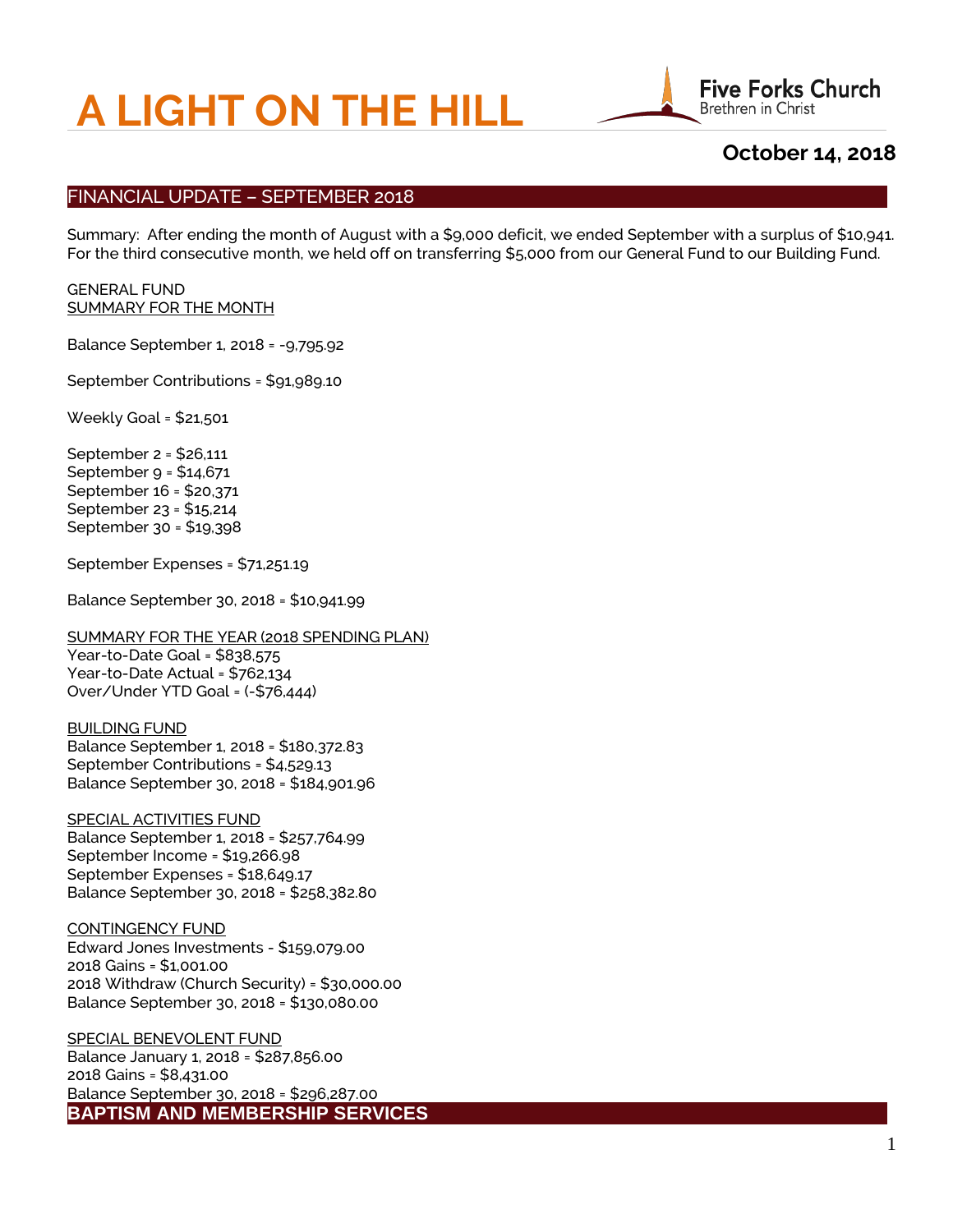Hey Five Forks…our next baptism service will be Sunday, October 21<sup>st!</sup> We want to celebrate with those who have decided to walk with Jesus. If you've never been baptized, we'd love for you to consider this opportunity.

Contact the church office for more information so we can share why baptism is important to us or stop at the Connect Counter on Sunday morning!

Membership

If you have made the decision to follow Jesus and you have been baptized and you see yourself as a committed part of the Five Forks Church, we would like you to consider becoming a member at Five Forks. The membership service will be held on Sunday, October 28<sup>th</sup> during the church services. If you are interested in hearing more about membership at Five Forks, please contact the church office at 717-762-2991.

# **OPERATION CHRISTMAS CHILD SHOEBOX PACKING PARTY**

On Saturday, October 27<sup>th</sup> at 8:30am, we will be organizing our traditional Operation Christmas Child Shoebox Packing party in the MP Room.

With all the shopping completed and many items collected, we are coming together to prepare the boxes for shipping.

This is a great opportunity to be a part of this ministry. Mark your calendar and plan to join us in making this a fun, exciting morning to bring joy to many children around the world.

Snacks will be provided!

Questions or to sign-up to help, please contact Penny Bakner at 717-830-1614.

# FIVE FORKS FALL FUN DAY - COMING SOON!

Craft Sale / Yard Sale / Bake Sale!

Breakfast and Lunch Available

Saturday, November  $3<sup>rd</sup>$  ...8:00am – 3:00pm

If you would like to rent a table(s), please fill out the flyer that was placed in your mailbox. Additional flyers can be found in the mailroom on the blue counter.

Cost: \$10 for the first table/\$5 for each additional table.

Note: Set-up is indoors and tables will be provided for both yard sellers and crafters.

Space is limited so reserve your space now!

Crafters – return registration with payment to Joan Jones. Yard Sale – return registration with payment to Linda Gift.

# **CALLING ALL BAKERS!**

Donations of home-baked goods are needed for our Bake Sale on Saturday, November 3rd. This year's bake sale proceeds will go toward the fee of shipping all Operation Christmas Child Shoeboxes that will be filled at our packing party here at the church on Saturday, October 27<sup>th</sup>.

If you would like to make goodies for our bake sale, please fill out the donation form that was placed in your mailbox and return to Penny Bakner's mailbox or Cherle Carl's mailbox by Sunday, October 28<sup>th</sup>.

Baked goods may be dropped off at the church on Friday, November 2<sup>nd</sup> from 3:00-5:00pm.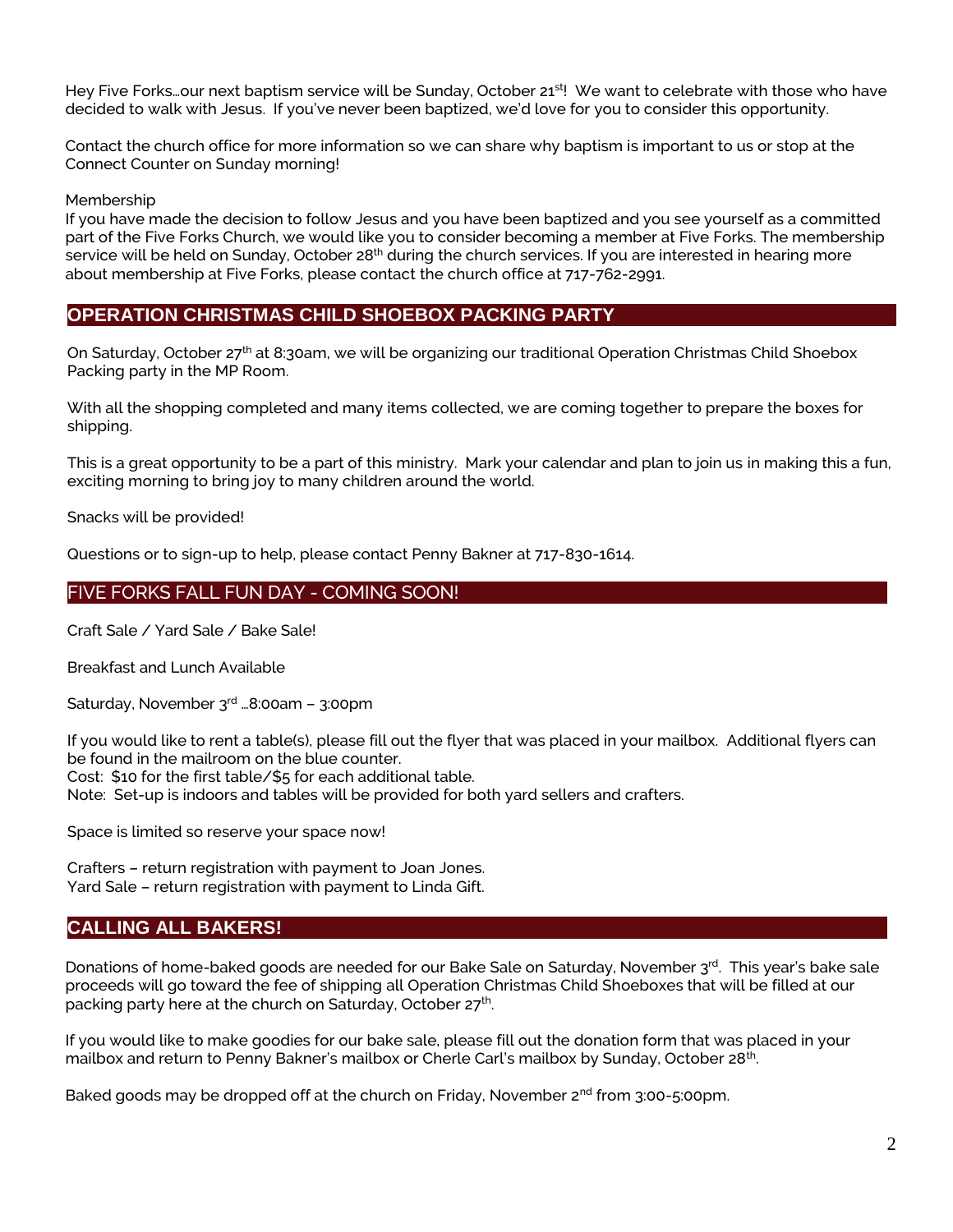# **AWANA FALL FESTIVAL**

The Awana Program is requesting donations of candy for their Fall Festival on Wednesday, October 31st. Donations may be placed in the designated box in the children's wing lobby by Sunday, October 21<sup>st</sup>. Thanks so much!

| THIS WEEK AT FIVE FORKS |                                                                                                                                                                                                                   |
|-------------------------|-------------------------------------------------------------------------------------------------------------------------------------------------------------------------------------------------------------------|
| Sunday, October 14      | Prayer Hour6:45am (C2)<br>Café…7:00am – 11:00am<br>Blood Pressure Screening9:00-9:20 & 10:30-10:50 (C13)                                                                                                          |
|                         | <b>Morning Messages:</b><br>Aud. (8:00am) - Pastor Brian - Scripture: Acts 14:8-18<br>Aud. (9:30am & 11:00am) - Pastor Bill - Scripture: Philippians 2:5-10<br>Chapel (11:00am) - Pastor Brian - Scripture: Act 2 |
| Monday, October 15      | Men's Prayer Group5:45am (Chapel)<br>Ladies Quilting Groupgam (Chapel Wing)                                                                                                                                       |
| Tuesday, October 16     | Men's Prayer Group6:30am (Chapel)<br>Ladies Exercise Class1:30 - 2:30pm (Chapel Basement)<br>Celebrate Recovery6pm (café); 7pm (large group meeting); 8pm (open share)                                            |
| Wednesday, October 17   | Women's Bible Study9:00 - 11:00am (Chapel)<br>Youth6:45 – 8:15pm<br>Awana6:45 - 8:15<br>Bible Study, Pastor Brian7:00pm (Chapel)                                                                                  |
| Thursday, October 18    | Ladies Prayer Hour6:30 - 7:30am (Chapel)<br>Ladies Exercise Class1:30 - 2:30pm (Chapel Basement)<br>Bible Study, Pastor Brian7pm (Chapel)                                                                         |
| Sunday, October 21      | Prayer Hour6:45am (C2)<br>Café…7:00am – 11:00am<br><b>Morning Messages:</b><br>Baptism<br>Aud. (8:00am) – Pastor Brian – Scripture: Acts 15                                                                       |
|                         | Aud. (9:30am & 11:00am) - Pastor Bill - Scripture: I Corinthians 1:21, 24-25<br>Chapel (11:00am) - Pastor Brian - Scripture: Act 15                                                                               |

# **THANK YOU**

## *To Our Friends and Family of Five Forks Church,*

*Thank you for keeping our family in your thoughts and prayers as we said goodbye to our wife and mother, Linda Besecker. Her health gave her quite a fight over the last 10 years and she decided it was time to "go home". Although we miss her deeply, we praise God that she is no longer suffering. Thank you all for the cards, flowers, food and visits during her last weeks. She would want you all to know how appreciative she was. Thanks especially to Pastor Bill for officiating a memorial service that was a true tribute to Linda's life and to Brian for singing at the service. Linda always said she wanted Brian to sing "Peace in the Valley" at her funeral. Until we heard Brian sing the words, I don't think any of us knew just how fitting that song would be. Praise God for laying his plan out before us! Gary Besecker and family*

#### *Dear Five Forks Family,*

*I'm sorry it took so long for me to send this thank you to the pastors and the congregation. Today, we had a family graveside service to bury my Mother and Step-Father's ashes and the finality of their deaths finally hit me. I'd like to thank Pastors Ray and Bill for their phone calls and kind, comforting words, Pastor Brian for attending the Memorial Service and everyone in the congregation for their calls, cards, kind words of encouragement and especially their prayers. We are very fortunate to be part of a loving church family. May God bless each and every one of you. Sincerely,*

*Tom & Debbie Stover*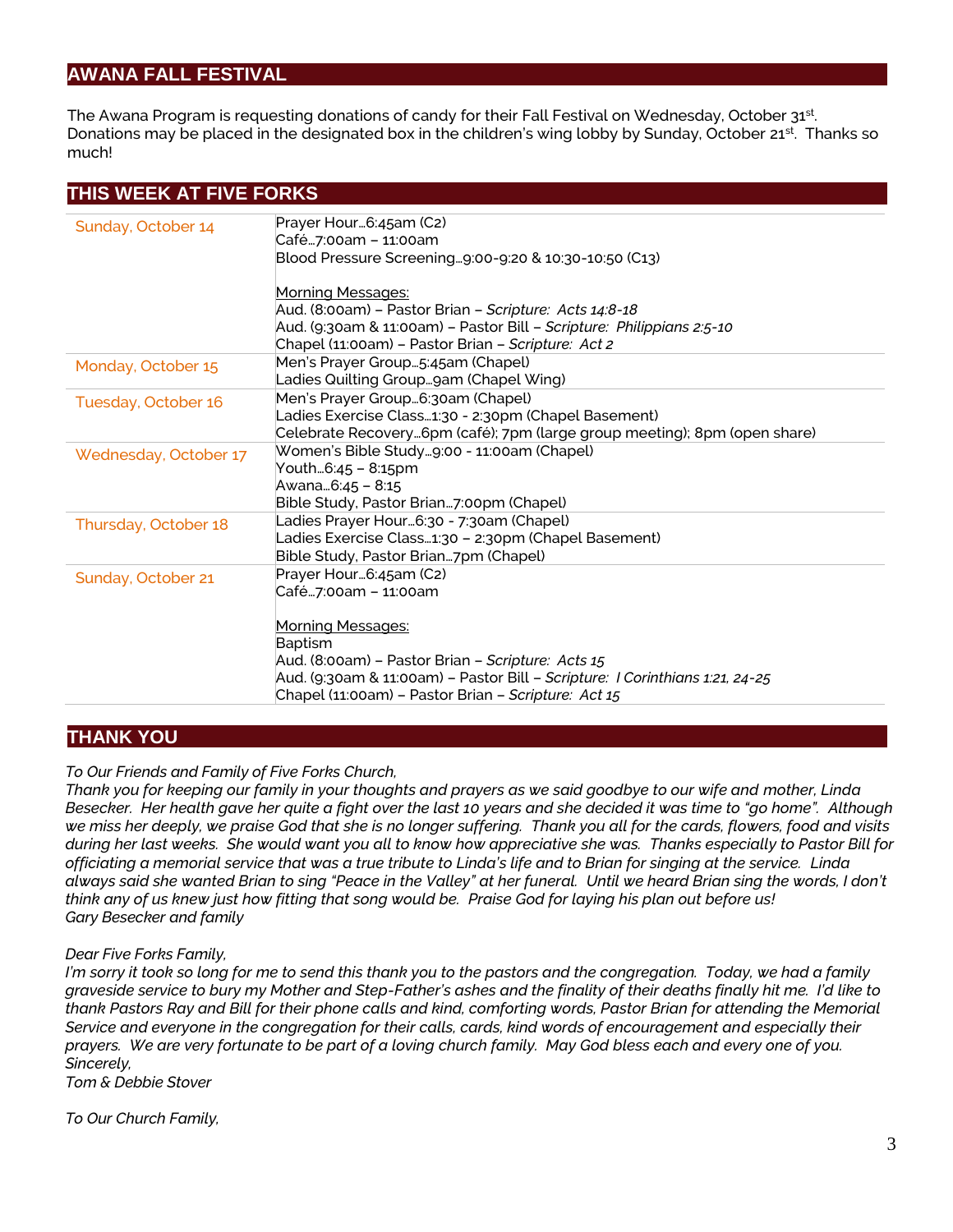*We were overwhelmed by all of the support, prayers, flowers, and love you have shown to our family in our time of need. Your continued prayers are always needed. We thank God for allowing us to be part of Five Forks Church. -Joe & Tammy Stricker*

# **DEEPEST SYMPATHY**

We express our deepest sympathy to Laurie Thomas and Dawn Rennhack with the passing of their mother, Norma Lange on October 9, 2018. She will be buried in Minnesota with her husband who passed away 22 years ago.

## **PRAYERS FOR COMFORT AND HEALING**

*(Those who have been hospitalized or underwent surgery/procedures this week.)*

Bob Boswell Phyllis Witter

## **BIBLE READING**

Bob Crowe completed reading through the bible this year on September 22, 2018. Blessings to you Bob!

Brenda Monn (Brian) completed reading through the bible this year on September 22, 2018. Blessings to you Brenda!

## **FOOD PANTRY OCTOBER "ITEM OF THE MONTH"**

**Soup** 

*(Place donations in the orange container in the lower lobby.)*

## **OPERATION CHRISTMAS CHILD OCTOBER "ITEM OF THE MONTH"**

Monetary donations for shipping costs (If donating by check, please make check payable to Five Forks Church with Operation Christmas Child in the memo line.)

*(Place donations in the designated boxes in the lower and upper lobbies.)*

| <b>ATTENDANCE</b> |                                                                                                                                                                                                     |
|-------------------|-----------------------------------------------------------------------------------------------------------------------------------------------------------------------------------------------------|
| Sunday, October 7 | Sunday's Worship Total = 560<br>$8:00$ Auditorium = $141$<br>$9:30$ Auditorium = 205<br>$11:00$ Auditorium = $148$<br>$11:00$ Chapel = $32$<br>Bible Connection = 18<br>Nursery (9:30 & 11:00) = 16 |
|                   | Total Sunday School = 251                                                                                                                                                                           |

# **STUDENT MINISTRY HAPPENINGS – Kenton Hock, Director (kenton@ffbic.org)**

## RELEASE FORMS

In an effort to protect and take care of our students, we are implementing release forms this year. Each year, we will ask parents to fill out a 2 page document consisting of personal information, contact information, medical information and more. This is our way to make sure we do everything possible to maintain a safe and friendly environment for our students, parents and leaders. Please fill out a form, you can get them online at [ffbic.org/students](http://ffbic.org/students) or you can find them at any of our information tables around the church. We would like to have release forms for all students attending any Five Forks Student Ministries events!

#### REGISTER ONLINE!

This year we are launching a new way to sign up for events! To register for any event that requires a permission